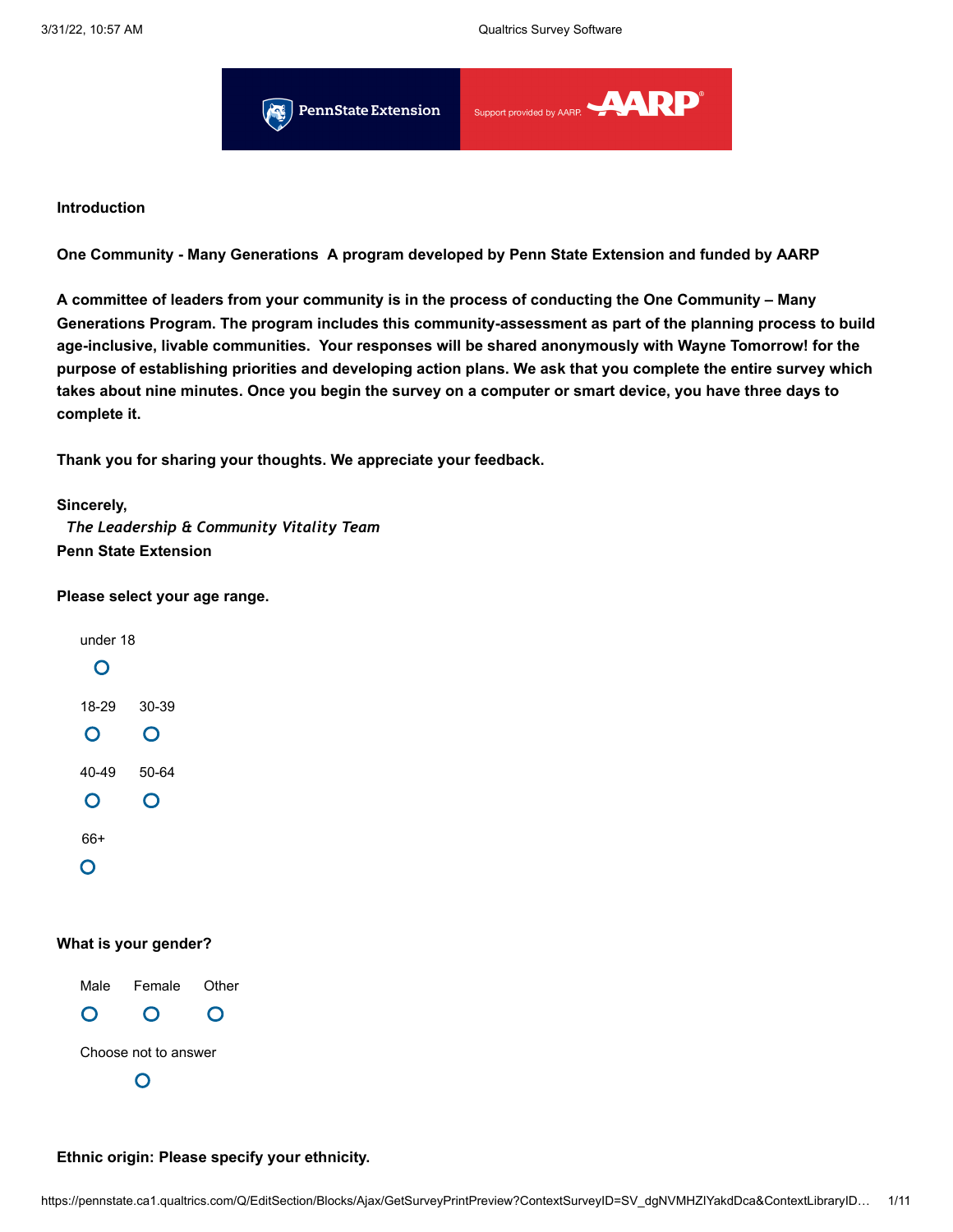- **O** White
- **O** Hispanic or Latino
- **O** Black or African American
- **O** Native American or American Indian
- **O** Asian / Pacific Islander
- O Other

### **Please select the community where you live or that you frequent the most. Choose the closest.**

- O Beach Lake
- **O** Damascus
- **O** Hamlin
- **O** Hawley
- **O** Honesdale
- **O** Lake Ariel
- Lakewood
- **O** Newfoundland
- **O** Pleasant Mount
- Waymart
- **O** White Mills
- O Other area of Wayne County
- **O** Outside of Wayne County

### **How many years have you lived in this community?**

- $O_{0.5}$
- $O$  6-10
- $O$  11-20
- 21-30
- $O$  31+
- $\bigcirc$  I am not a resident of the area
- $\bigcirc$  I am not a resident of this community but I visit frequently.

### **How many years have you been actively involved in community initiatives and events?**

- $O_{0.5}$
- $O$  6-10
- $O$  11-20
- $O$  21-30
- $O$  31+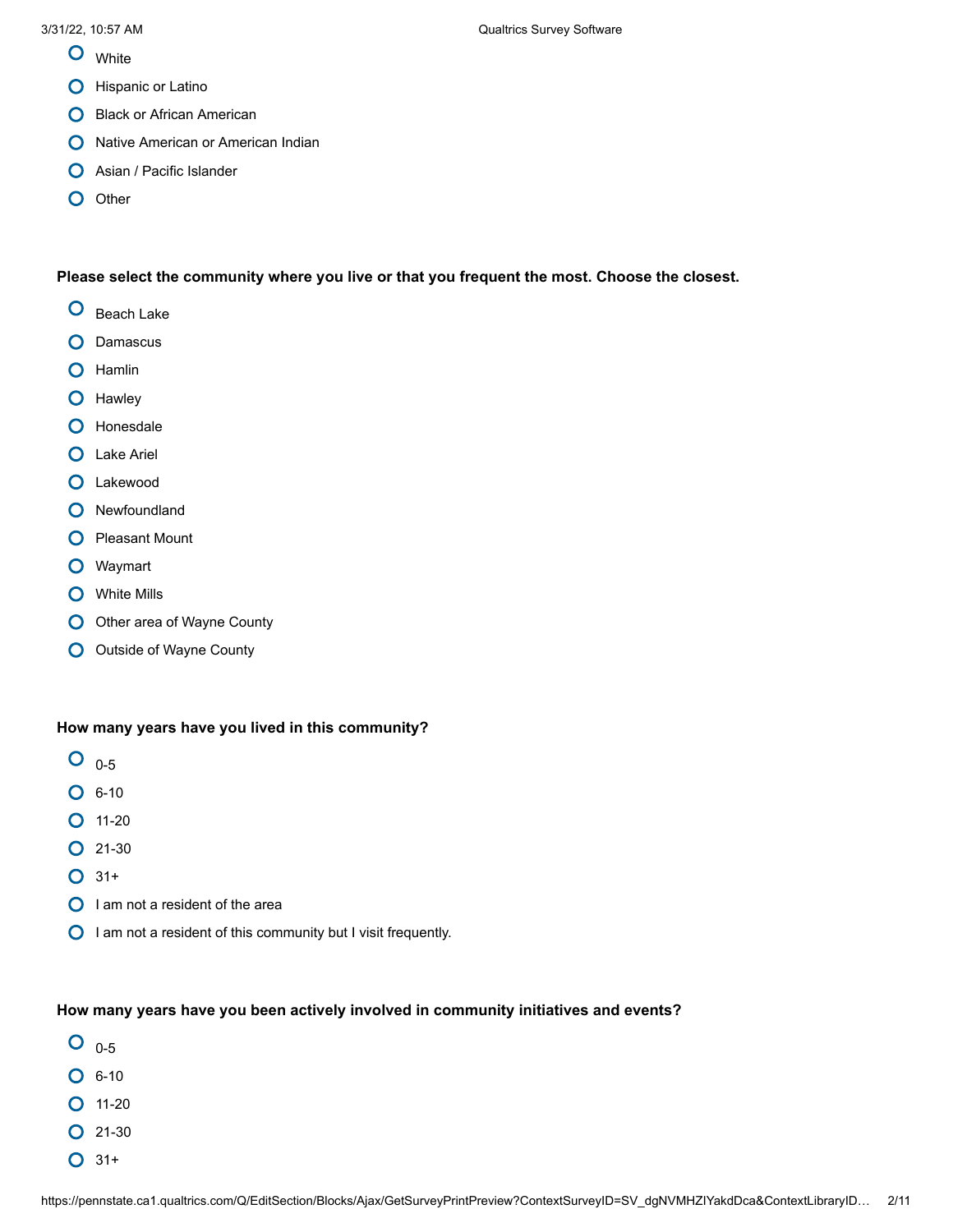$\bigcirc$  I am not actively involved in the community.

#### **Downtown/Business Area**

### **Please consider the community you selected as your home community when answering questions about the Downtown/Business Area.**

**Rate the following on a scale of 1 (no improvement needed) to 5 (significant improvement is needed).**

|                                                                                | 1 No<br>Improvement<br>Needed | $\overline{2}$              | 3             | 4        | 5 Significant<br>Improvement<br>Needed | Unsure/Not<br>Applicable |
|--------------------------------------------------------------------------------|-------------------------------|-----------------------------|---------------|----------|----------------------------------------|--------------------------|
| Downtown parking                                                               | O                             | 0                           | ∩             | O        | ∩                                      |                          |
| <b>Crosswalks</b>                                                              | O                             | $\mathcal{L}$               | $\cap$        | $\Omega$ | $\bigcap$                              |                          |
| <b>Sidewalks</b>                                                               | O                             |                             | 0             | $\Omega$ | ∩                                      |                          |
| Walking paths to other parts of the community                                  | O                             |                             | $\bigcap$     | O        | ∩                                      |                          |
| Accessibility for people of all physical abilities                             | O                             |                             | ∩             | ∩        | ∩                                      |                          |
| Vehicle traffic management encourages pedestrian<br>movement, via foot or bike | O                             |                             | $\mathcal{C}$ | ∩        | ∩                                      |                          |
| Lighting provides a safe environment                                           | O                             |                             | $\bigcap$     | ∩        | ∩                                      |                          |
| Trash and recycling receptacles                                                | O                             | $\Box$                      | 0             | O        | ∩                                      |                          |
| <b>Public restrooms</b>                                                        | O                             |                             | ∩             | O        | ∩                                      |                          |
| <b>Places to sit</b>                                                           | O                             |                             | 0             | O        |                                        |                          |
| Hours of business (day/evening/weekend)                                        | O                             | $\hspace{0.5cm}\rightarrow$ | $\cap$        | ∩        | ∩                                      |                          |
| <b>Overall appearance of Downtown/Business Area</b>                            | O                             |                             | 0             | O        |                                        |                          |
| Variety of restaurants/shops                                                   | O                             |                             |               | ∩        |                                        |                          |

### **Quality of Place**

**Quality of Place: Please consider the community as a whole when answering this question. Rate the following on a scale of 1 (no improvement needed) to 5 (significant improvement is needed).**

|                                                                                             | 1 No<br>Improvement<br>Needed | $\mathcal{P}$ | 3           | $\overline{4}$ | 5 Significant<br>Improvement<br>Needed | Unsure/Not<br>Applicable                      |
|---------------------------------------------------------------------------------------------|-------------------------------|---------------|-------------|----------------|----------------------------------------|-----------------------------------------------|
| <b>Entertainment opportunities between November and April</b>                               | 0                             | 0             | $\mathbf C$ | $\Box$         | O                                      | $\left( \begin{array}{c} \end{array} \right)$ |
| Entertainment opportunities between May and October                                         | 0                             | 0             | $\mathbf C$ | $\cap$         | O                                      | ∩                                             |
| <b>Places to meet and socialize</b>                                                         | $\bigcap$                     | 0             | $\mathbf C$ | $\Omega$       | O                                      | ∩                                             |
| Vibrant night life                                                                          | Ω                             | 0             | 0           | $\Gamma$       | O                                      | ∩                                             |
| Parks, athletic facilities, playgrounds, walking paths, picnic<br>areas                     | ∩                             | $\Omega$      | $\mathbf C$ | $\bigcap$      | O                                      | ∩                                             |
| Nature activities (lakes, rivers, waterfalls, trails, forest, scenic<br>drive, train rides) | ∩                             | $\Omega$      | $\Omega$    | $\bigcap$      | O                                      | ∩                                             |
| Landscaping/Streetscaping/Shaded areas                                                      | ∩                             |               | $\mathbf C$ | $\cap$         | O                                      |                                               |
| <b>Historic and cultural attractions</b>                                                    | Ω                             |               | 0           | $\bigcap$      | O                                      |                                               |
| <b>Festivals and events</b>                                                                 |                               |               |             |                |                                        |                                               |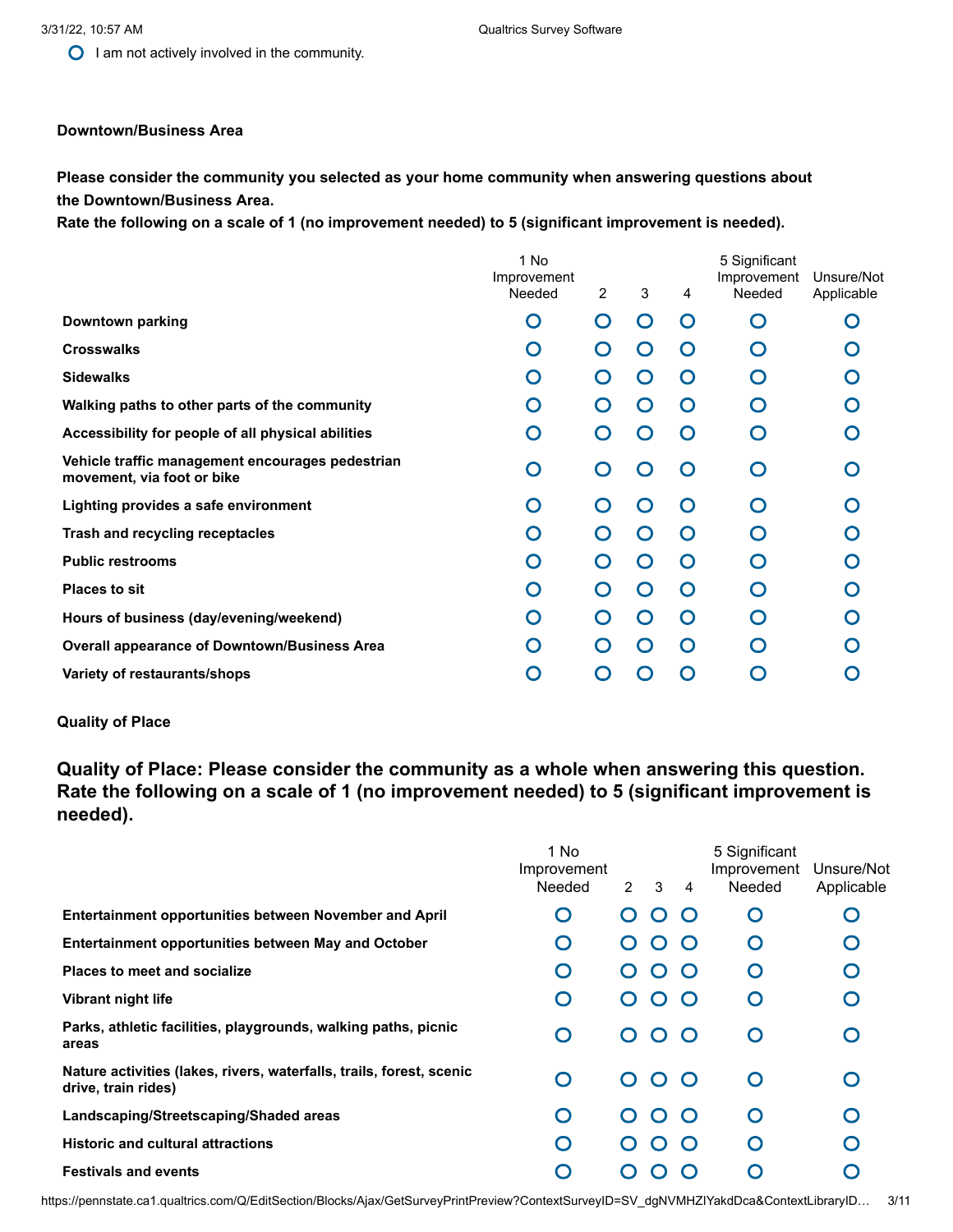| 3/31/22. 10:57 AM                                           | <b>Qualtrics Survey Software</b> |             |             |           |                                        |                          |  |  |  |
|-------------------------------------------------------------|----------------------------------|-------------|-------------|-----------|----------------------------------------|--------------------------|--|--|--|
|                                                             | 1 No<br>Improvement<br>Needed    | $2^{\circ}$ | 3           | 4         | 5 Significant<br>Improvement<br>Needed | Unsure/Not<br>Applicable |  |  |  |
| <b>Restaurants: fast food</b>                               |                                  | ∩           | 0           |           | C                                      |                          |  |  |  |
| <b>Restaurants: family dining</b>                           | O                                | $\Omega$    | $\bullet$ O | $\bigcap$ | O                                      |                          |  |  |  |
| <b>Restaurants: luxury dining</b>                           | O                                | ∩           | $\Omega$    |           | C                                      |                          |  |  |  |
| Lodging and resorts                                         | O                                | 0           |             |           | C                                      |                          |  |  |  |
| Shopping options: grocery, specialty, clothing, farm market |                                  |             |             |           |                                        |                          |  |  |  |

**Quality of Place: Please consider the community as a whole when answering this question. Rate the following on a scale of 1 (no improvement needed) to 5 (significant improvement is needed).**

|                                                       | 1 No<br>Improvement<br>Needed | $2^{\circ}$       | 3           | $\overline{4}$ | 5 Significant<br>Improvement<br>Needed | Unsure/Not<br>Applicable |
|-------------------------------------------------------|-------------------------------|-------------------|-------------|----------------|----------------------------------------|--------------------------|
| <b>Drinking Fountains</b>                             | O                             | $\cap$            | 0           | $\bigcap$      | O                                      | O                        |
| <b>Public Art</b>                                     | $\bigcap$                     | $\mathbf C$       | $\mathbf C$ | $\cap$         | O                                      | $\bigcap$                |
| <b>Safety</b>                                         | O                             | 0                 | 0           | $\bigcap$      | O                                      | O                        |
| <b>Noise</b>                                          | O                             | $\mathbf{\Omega}$ | $\mathbf C$ | $\bigcap$      | O                                      | O                        |
| <b>Air Quality</b>                                    | O                             | $\mathbf C$       | $\mathbf C$ | $\bigcap$      | O                                      | O                        |
| <b>Water Quality</b>                                  | O                             | $\cap$            | ∩           | $\cap$         | O                                      | O                        |
| <b>Attractiveness of the community</b>                | O                             | 0                 | $\mathbf C$ | $\bigcap$      | O                                      | O                        |
| Available job opportunities in the community          | O                             | ( )               | ∩           | $\cap$         | O                                      | O                        |
| <b>Employment that offers family sustaining wages</b> | ∩                             | 0                 |             | $\mathcal{C}$  | O                                      |                          |
|                                                       |                               |                   |             |                |                                        |                          |

**Engagement & Opportunities**

## **Engagement & Opportunities**

## **Rate the following on a scale of 1 (no improvement needed) to 5 (significant improvement needed).**

|                                                                                                                     | 1 No<br>Improvement<br>Needed | $\overline{2}$        | 3 | 4 | 5 Significant<br>Improvement<br>Needed | Unsure/Not<br>Applicable |
|---------------------------------------------------------------------------------------------------------------------|-------------------------------|-----------------------|---|---|----------------------------------------|--------------------------|
| All ages and abilities are welcome                                                                                  | $\bigcap$                     | $\mathbf C$           | 0 |   | ∩                                      |                          |
| <b>Attracting new residents</b>                                                                                     | O                             | 0                     |   |   | $\Omega$                               |                          |
| <b>Residents feel welcome</b>                                                                                       | O                             | 0                     |   |   | ∩                                      |                          |
| Local leaders involve the community                                                                                 | O                             | O                     |   |   | ∩                                      |                          |
| Residents share thoughts and ideas                                                                                  | O                             |                       |   |   | O                                      |                          |
| Most residents care about the needs and interests of others                                                         | O                             |                       |   |   | ∩                                      |                          |
| Residents across generations look out for and support one<br>another                                                | O                             | $\scriptstyle\bullet$ |   |   | O                                      |                          |
| People are interested in learning how other generations feel                                                        | O                             | 0                     |   |   | ∩                                      |                          |
| Ample opportunities exist to meet, get to know, and enjoy<br>shared activities with people of different generations | O                             |                       |   |   |                                        |                          |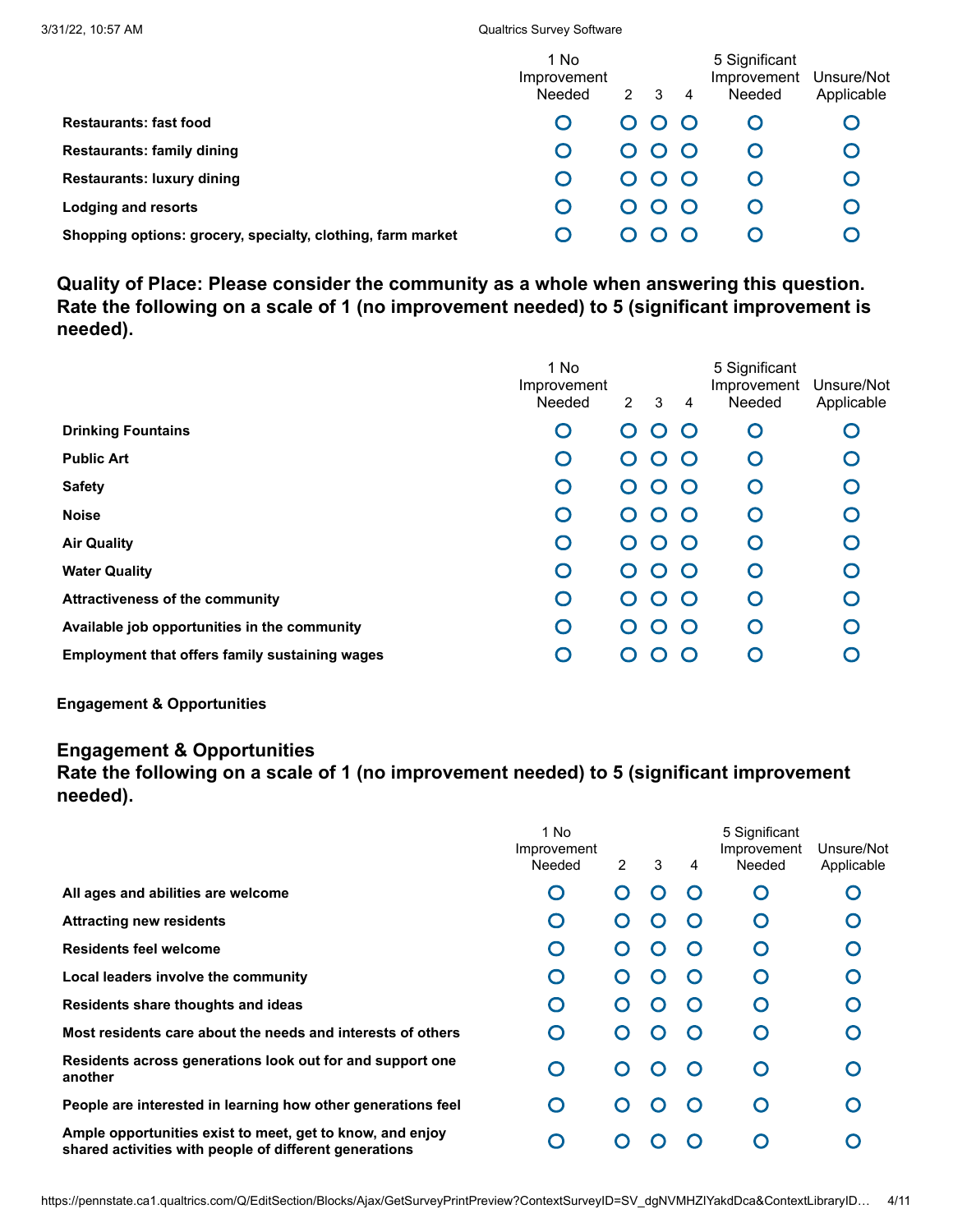|                                                           | 1 No<br>Improvement<br>Needed | 2 | 3 | 4 | 5 Significant<br>Improvement<br>Needed | Unsure/Not<br>Applicable |
|-----------------------------------------------------------|-------------------------------|---|---|---|----------------------------------------|--------------------------|
| People work with others to make it a better place to live |                               | 0 |   |   |                                        |                          |
| Willingness of people to take leadership roles            |                               | 0 |   |   |                                        |                          |
| Ample opportunities exist for building new friendships    |                               | 0 |   |   |                                        |                          |
| Ways to provide input for community visioning             |                               | 0 |   |   |                                        |                          |
| Community input is valued                                 |                               |   |   |   |                                        |                          |

# **Diversity: How well do you think the community meets the needs of the following populations?**

**Rate the following on a scale of 1 (no improvement needed) to 5 (significant improvement needed).**

|                                                      | 1 No<br>Improvement<br>Needed | $\overline{2}$ | 3 | 4         | 5 Significant<br>Improvement<br>Needed | Unsure/Not<br>Applicable |
|------------------------------------------------------|-------------------------------|----------------|---|-----------|----------------------------------------|--------------------------|
| New recent residents                                 | O                             | ∩              |   |           | O                                      |                          |
| Residents of diverse cultural and ethnic backgrounds | O                             | O              |   |           | O                                      |                          |
| Families with young children                         | O                             | O              |   |           | O                                      |                          |
| Children and youth                                   | O                             | ∩              |   | $\bigcap$ | O                                      |                          |
| Older adults                                         | O                             | O              |   |           | O                                      |                          |
| Adolescents/Teens and Young adults                   | O                             | $\cap$         |   |           | O                                      |                          |
| <b>Business/Entrepreneurs</b>                        | O                             | $\cap$         |   |           | O                                      |                          |
| <b>Agricultural Producers</b>                        | O                             |                |   |           |                                        |                          |
|                                                      |                               |                |   |           |                                        |                          |

**Community Services**

## **Community Services**

**Rate the following on a scale of 1 (no improvement needed) to 5 (significant improvement needed).**

|                                                                        | 1 No<br>Improvement<br>Needed | $\overline{2}$ | 3        |   | 5 Significant<br>Improvement<br>Needed | <b>Not</b>        |
|------------------------------------------------------------------------|-------------------------------|----------------|----------|---|----------------------------------------|-------------------|
|                                                                        |                               |                |          | 4 |                                        | Applicable/Unsure |
| Availability and cost of WiFi, cell service and<br>high speed internet | $\overline{O}$                | ∩              | ∩        | O |                                        |                   |
| <b>Cash Machines</b>                                                   | O                             | ∩              | $\cap$   | O |                                        |                   |
| <b>Clubs and Civic Organizations</b>                                   | O                             | ∩              | ∩        | O |                                        |                   |
| <b>Religious Organizations</b>                                         | O                             | ∩              | ∩        | O | ∩                                      |                   |
| <b>Libraries</b>                                                       | O                             | ∩              | $\Omega$ | O | $\cap$                                 |                   |
| <b>Activities for seniors</b>                                          | O                             | ∩              | ∩        | O | ∩                                      |                   |
| Location and availability of government and<br>municipal offices       | O                             | ∩              | ∩        | O | ∩                                      |                   |
| <b>Preschool/Daycare/Head Start</b>                                    | O                             | ∩              | ∩        | ∩ |                                        |                   |
| <b>Public Schools</b>                                                  | O                             | ∩              | ∩        | O | ∩                                      |                   |
| <b>Private Schools</b>                                                 | ∩                             | ∩              | ∩        | O |                                        |                   |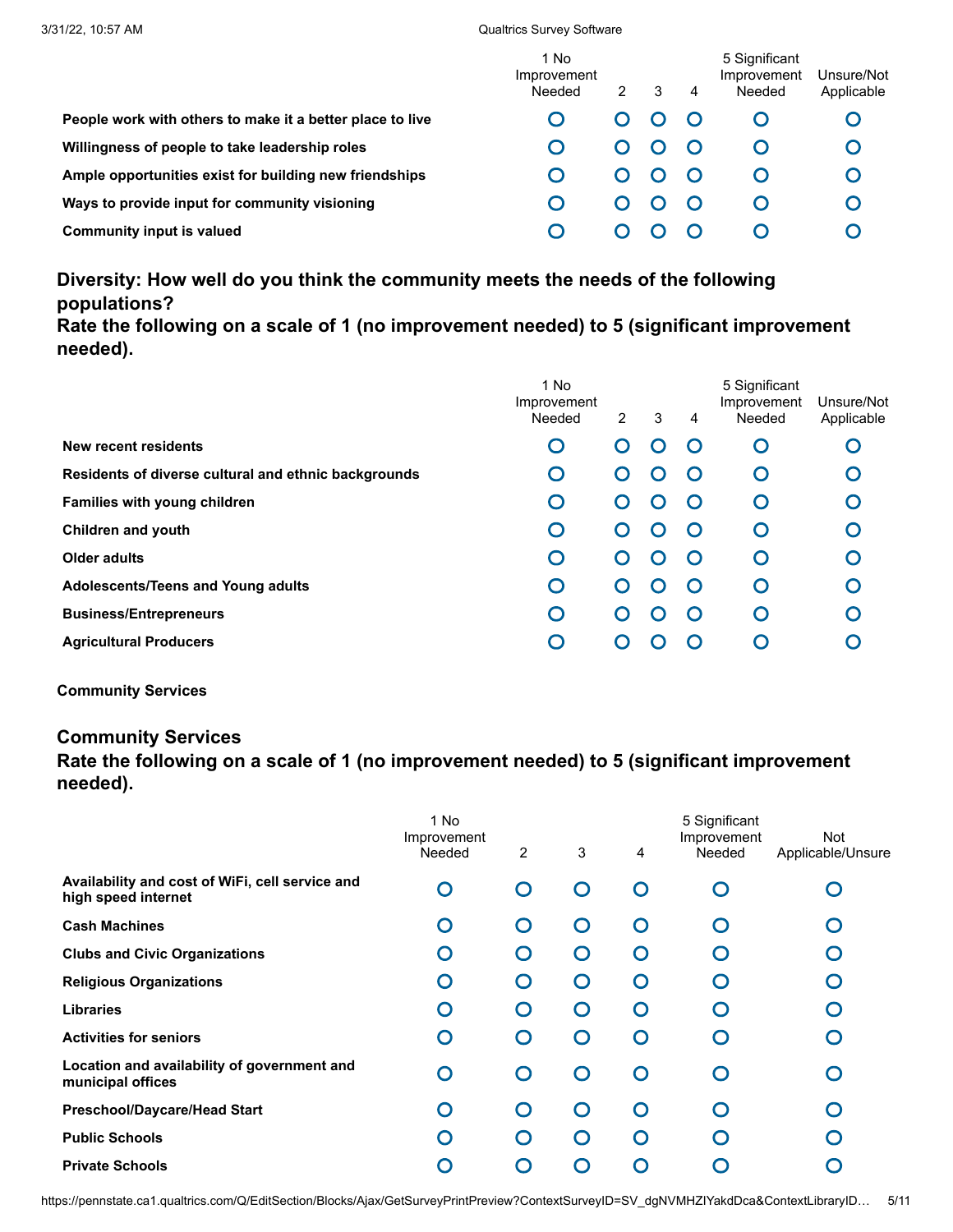|                                                    | 1 No<br>Improvement<br>Needed | $\overline{2}$ | 3 | 4 | 5 Significant<br>Improvement<br>Needed | Not<br>Applicable/Unsure |
|----------------------------------------------------|-------------------------------|----------------|---|---|----------------------------------------|--------------------------|
| <b>Career and Technical Schools</b>                | O                             |                |   |   |                                        |                          |
| <b>Higher Education</b>                            | O                             |                |   |   |                                        |                          |
| <b>Lifelong Learning/Personal Interest Courses</b> |                               |                |   |   |                                        |                          |
| Workers are prepared to enter the workforce        | O                             |                |   |   |                                        |                          |
| <b>Law Enforcement</b>                             | O                             |                |   |   |                                        |                          |

## Health Care

**Rate the following on a scale of 1 (no improvement needed) to 5 (significant improvement needed).**

|                                               | 1 No<br>Improvements<br>Needed | $\overline{2}$ | 3 | 4 | 5 Significant<br>Improvement<br>Needed | <b>Not</b><br>Applicable/Unsure |
|-----------------------------------------------|--------------------------------|----------------|---|---|----------------------------------------|---------------------------------|
| <b>After Hour Care</b>                        | ∩                              | $\cap$         | ∩ | O | O                                      |                                 |
| <b>Free Clinics</b>                           | $\cap$                         | ∩              | O | O | O                                      | O                               |
| <b>Hospitals</b>                              | ∩                              | ∩              | O | O | $\cap$                                 |                                 |
| <b>Primary Care Physicians</b>                | ∩                              | ∩              | O | O | ∩                                      | $\bigcap$                       |
| <b>Medical Specialists</b>                    | $\cap$                         | ∩              | ∩ | O | ∩                                      | ∩                               |
| <b>Dentists</b>                               | ∩                              | ∩              | O | O | ∩                                      | ∩                               |
| <b>Counseling</b>                             | ∩                              | ∩              | O | O | O                                      | ∩                               |
| <b>Assisted living</b>                        | $\cap$                         | ∩              | ∩ | O | ∩                                      | $\cap$                          |
| Long-term care                                | ∩                              | ∩              | ∩ | ∩ | ∩                                      | ∩                               |
| <b>Access to healthy foods</b>                | $\cap$                         | ∩              | ∩ | O | ∩                                      | ∩                               |
| <b>Access to fitness options</b>              | ∩                              | ∩              | ∩ | O | ∩                                      | ∩                               |
| <b>Access to fitness options</b><br>for $55+$ | ∩                              | ∩              | ∩ | O | ∩                                      | ∩                               |
| <b>Wellness Centers</b>                       |                                | ∩              | ∩ | O |                                        |                                 |
| <b>Nutritionists</b>                          |                                |                |   | Ο |                                        |                                 |

### **Housing**

## **Housing**

**Rate the following on a scale of 1(no improvement needed) to 5 (significant improvement needed).**

|                                 | 1 No<br>Improvement<br>Needed | 2        | 3 | 4         | 5 Significant<br>Improvement<br>Needed | <b>Not</b><br>Applicable/Unsure |
|---------------------------------|-------------------------------|----------|---|-----------|----------------------------------------|---------------------------------|
| Availability of newer homes     |                               |          |   |           |                                        |                                 |
| Affordability of newer<br>homes |                               |          |   |           |                                        |                                 |
| Availability of older homes     |                               | $\bf{C}$ |   |           |                                        |                                 |
| Affordability of older homes    |                               | Ő        |   | $\bf\cup$ |                                        |                                 |
| Appearance of older homes       |                               |          |   |           |                                        |                                 |

https://pennstate.ca1.qualtrics.com/Q/EditSection/Blocks/Ajax/GetSurveyPrintPreview?ContextSurveyID=SV\_dgNVMHZIYakdDca&ContextLibraryID… 6/11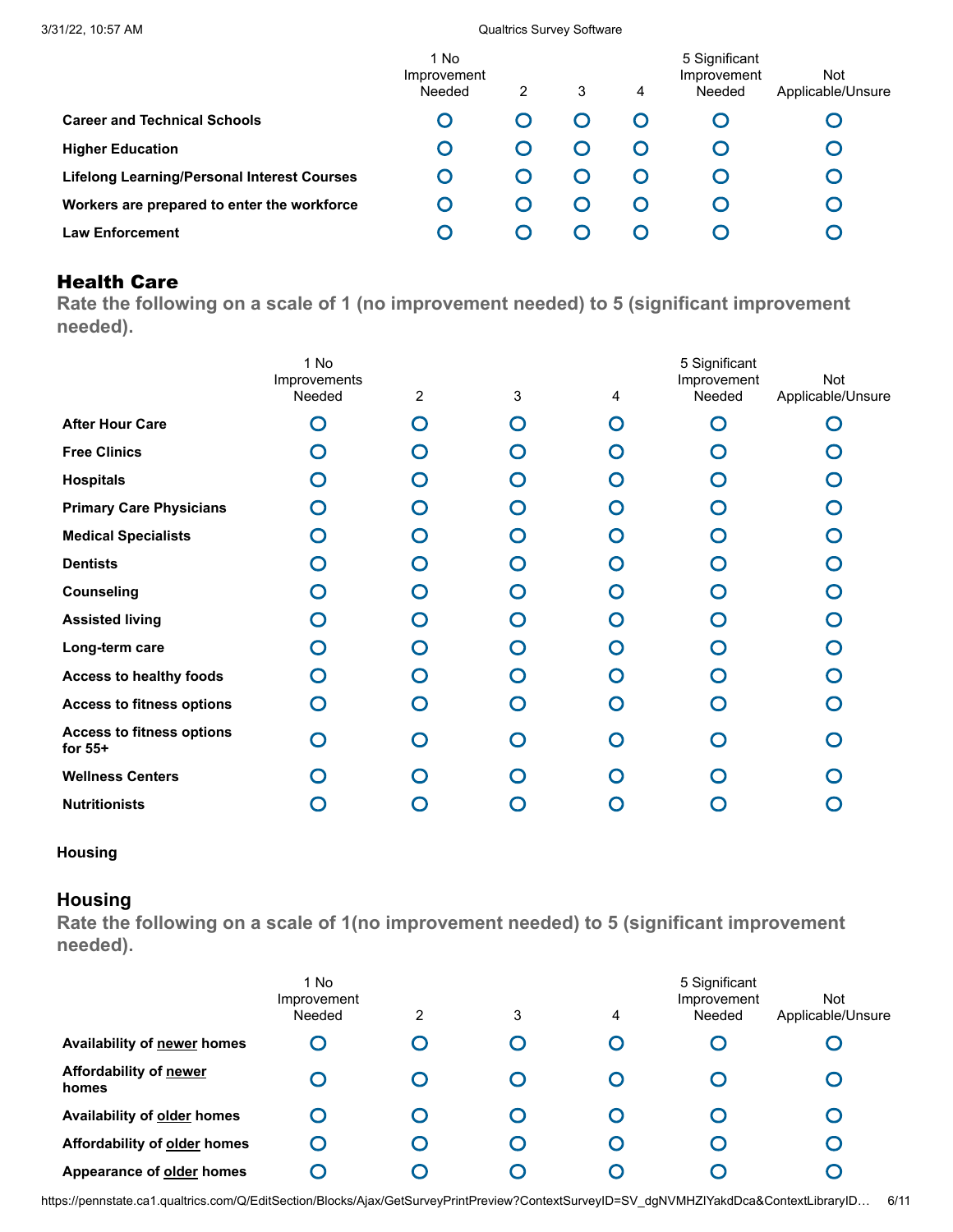|                                                                 | 1 No<br>Improvement<br>Needed | 2 | 3 | 4        | 5 Significant<br>Improvement<br>Needed | <b>Not</b><br>Applicable/Unsure |
|-----------------------------------------------------------------|-------------------------------|---|---|----------|----------------------------------------|---------------------------------|
| Vacant lots to build new<br>dwellings                           |                               |   |   | $\bf{O}$ |                                        |                                 |
| <b>Affordable Apartments or</b><br>rentals                      |                               |   |   | O        |                                        |                                 |
| <b>Housing for seniors</b>                                      |                               |   |   | O        |                                        |                                 |
| Alternative or group<br>housing for people with<br>disabilities |                               |   |   | O        |                                        |                                 |
| Low income housing                                              |                               |   |   |          |                                        |                                 |
|                                                                 |                               |   |   |          |                                        |                                 |

### **Transportation**

## **Transportation**

**Rate the following on a scale of 1 (no improvement needed) to 5 (significant improvement needed).**

|                                         | 1 No                  |                |             |             | 5 Significant         | Not               |
|-----------------------------------------|-----------------------|----------------|-------------|-------------|-----------------------|-------------------|
|                                         | Improvement<br>Needed | $\overline{c}$ | 3           | 4           | Improvement<br>Needed | Applicable/Unsure |
| <b>Transportation safety</b>            | O                     | O              | O           | O           | O                     | O                 |
| <b>Street Maintenance</b>               | O                     | ∩              | O           | O           | O                     | O                 |
| <b>Condition of roads</b>               | O                     | 0              | O           | O           | O                     | O                 |
| <b>Street lighting</b>                  | O                     | ∩              | O           | O           | O                     | O                 |
| <b>Street signs</b>                     | O                     | O              | O           | O           | O                     | $\mathbf O$       |
| <b>Directional Signs</b>                | $\Omega$              | O              | $\mathbf O$ | O           | O                     | O                 |
| <b>Bike lanes on streets</b>            | $\mathbf C$           | ◯              | O           | O           | O                     | O                 |
| <b>Bicycle parking</b>                  | O                     | O              | O           | O           | O                     | $\mathbf O$       |
| <b>Street crossings</b>                 | O                     | O              | O           | O           | O                     | O                 |
| <b>Traffic controls</b>                 | $\bigcap$             | ∩              | O           | O           | O                     | O                 |
| <b>Sidewalks</b>                        | O                     | O              | O           | O           | O                     | $\mathbf O$       |
| <b>Bus stops with</b><br>shelters/shade | O                     | $\Omega$       | O           | O           | O                     | O                 |
| <b>Traffic congestion</b>               | $\bigcap$             | ◯              | O           | O           | O                     | $\mathbf O$       |
| <b>Walking Experience</b>               | $\Omega$              | O              | O           | O           | O                     | O                 |
| <b>Public Transportation</b>            | O                     | Ω              | O           | O           | O                     | O                 |
| <b>Train</b>                            | O                     | ∩              | O           | O           | O                     | $\mathbf O$       |
| <b>Taxi/Uber</b>                        | O                     | O              | O           | O           | O                     | O                 |
| <b>Ride sharing</b>                     | O                     | Ω              | O           | O           | O                     | O                 |
| <b>Shared bicycles</b>                  |                       |                | 0           | O           | O                     | ∩                 |
| <b>Airport access</b>                   | O                     | O              | O           | $\mathbf O$ | O                     | O                 |

**Perceptions of Community**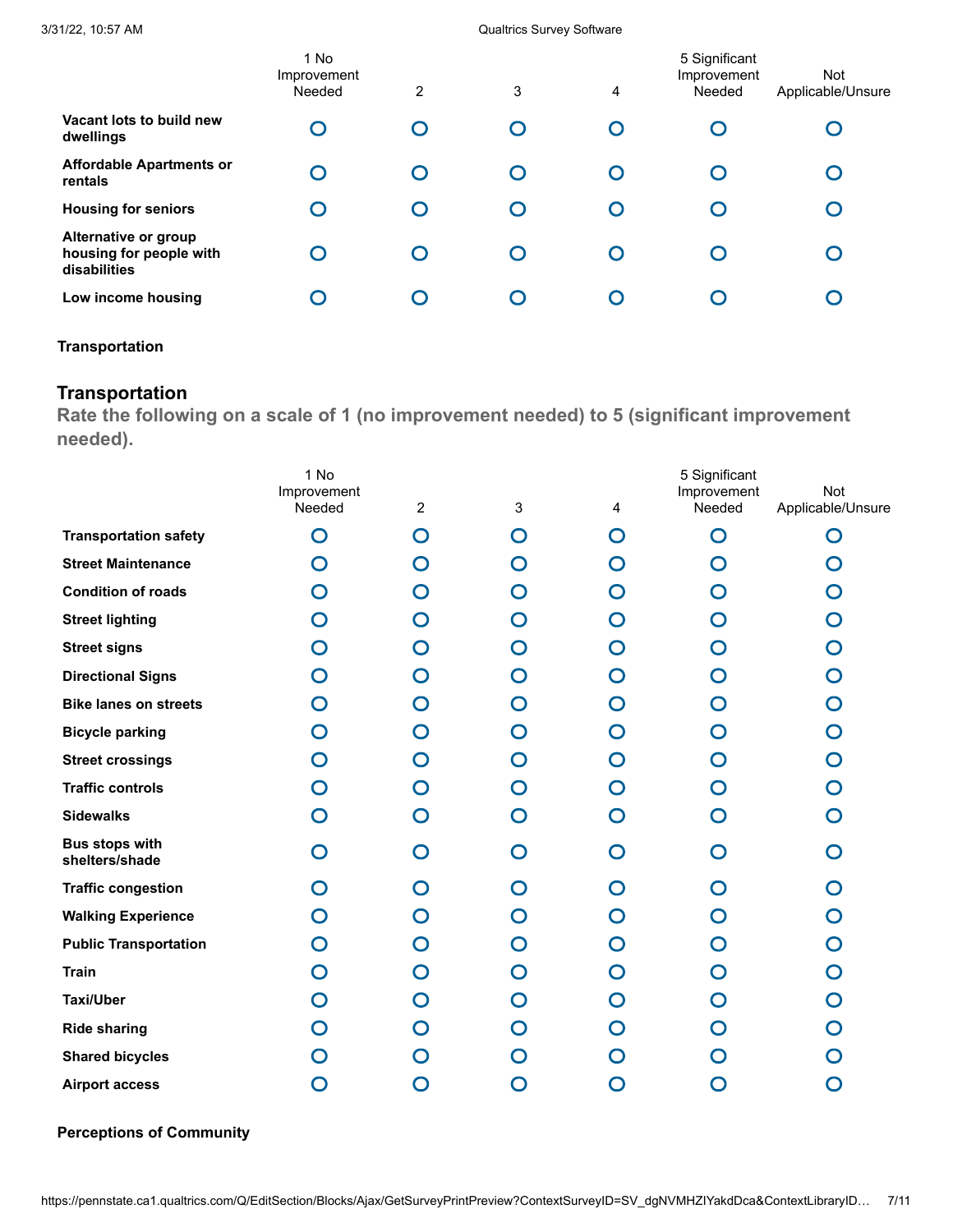## **Perception of Community**

## **Click and Drag the following categories and place them in order from 1 (area least in need of immediate improvementt) to 6 (area in the most urgent need of improvement).**

Downtown/Business Area

Quality of Place - Consider things to do in the community as a whole

Engagement & Opportunities to come together

Housing

Community Services (includes services, healthcare and education)

**Transportation** 

**What is a potential opportunity for improvement that could be completed in the next 3 to 12 months?**

**What is the biggest obstacle or challenge facing the community?**

**What are some positive aspects about this community?**

**If you have a specific comment regarding your assessment of the community, please provide it below.**

**On a scale of 1 (no improvement needed) to 5 (significant improvement needed), please rate the level of improvement needed for the community as a whole.**

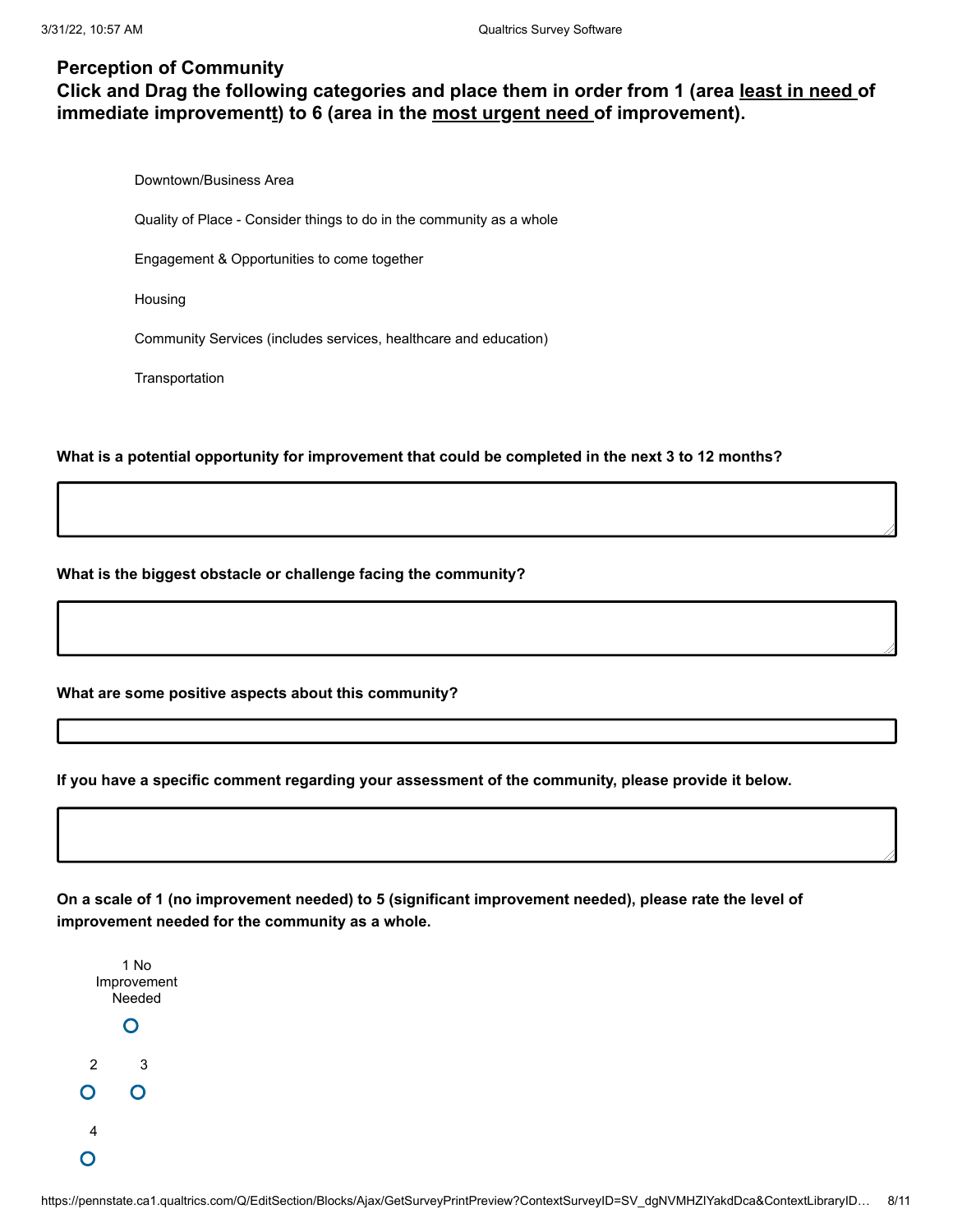| 5 Significant |
|---------------|
| Improvement   |
| Needed        |
| $\mathbf{C}$  |

Unsure

 $\overline{O}$ 

**Tell us what you learned from taking this assessment that changed your impression of your community.**

**As a result of participating in the One Community, Many Generations Community Assessment Survey, to what degree are you likely to become more involved in the following:**

|                                                                                     | Not at all likely | Somewhat likely | Most likely | Very likely |
|-------------------------------------------------------------------------------------|-------------------|-----------------|-------------|-------------|
| Keeping informed about<br>community/public issues                                   |                   |                 |             |             |
| Communicating with others<br>about community/public needs                           |                   |                 |             |             |
| Becoming involved or expand<br>involvement in community or<br>service organizations |                   |                 |             |             |

**Complete this question if you would like someone from the One Community – Many Generations Coordinated Community Committee to contact you about getting involved in local initiatives.**

Name

Email

**If you have completed the survey to your satisfaction, please click NEXT to submit your results. Thank you.**

[Powered by Qualtrics](https://www.qualtrics.com/powered-by-qualtrics/?utm_source=internal%2Binitiatives&utm_medium=survey%2Bpowered%2Bby%2Bqualtrics&utm_content={~BrandID~}&utm_survey_id={~SurveyID~})